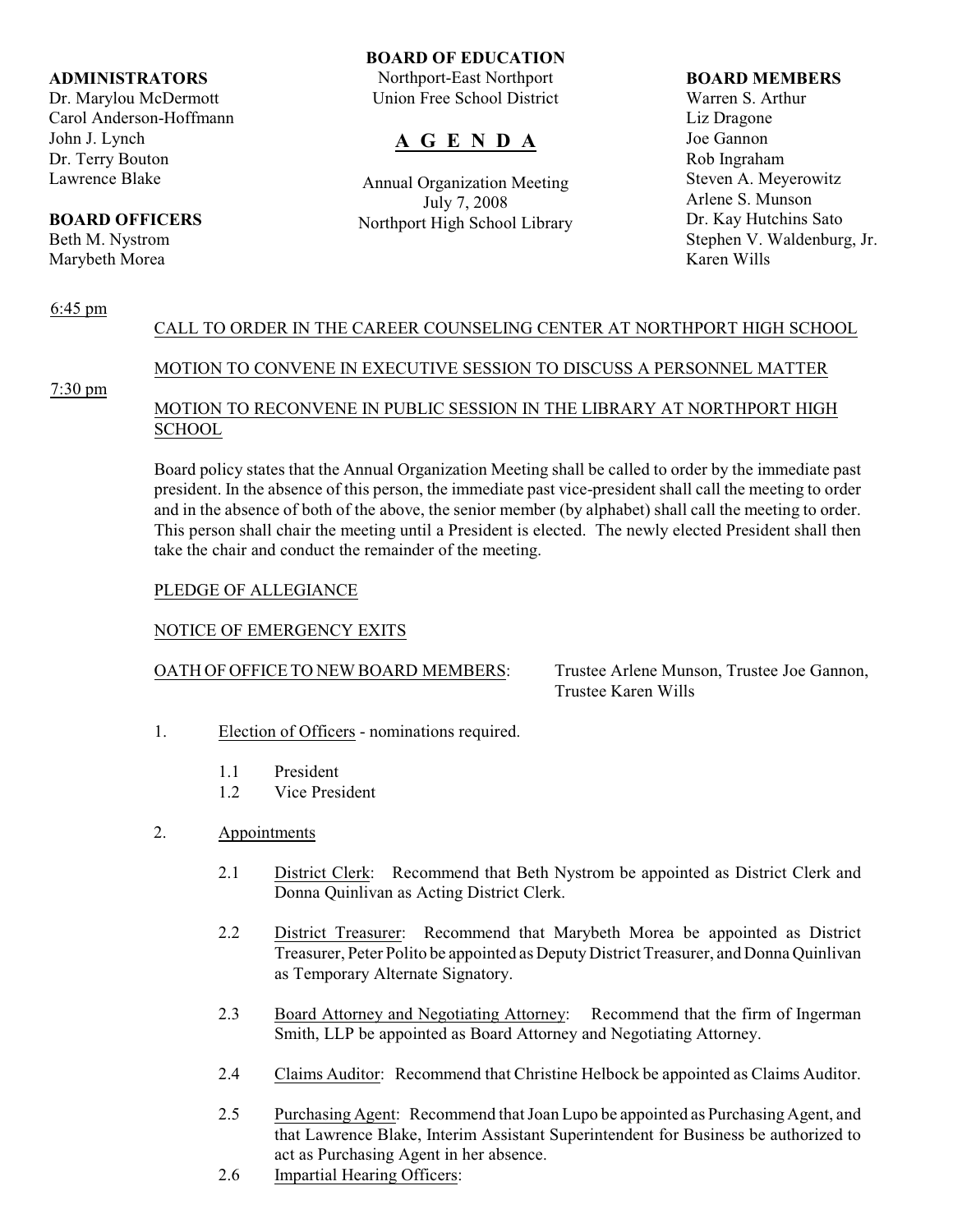- 2.6.1 Recommend that the Board appoint Laure C. Nolan, Michael Ahearn and Michael Krauthamer as Impartial Hearing Officers to conduct Hearings pursuant to Section 75 of Civil Service Law.
- 2.6.2 Recommend that the Board appoint Vanessa Sheehan, Lawrence Spirn and Jennifer Spirn as Impartial Hearing Officers to conduct hearings pursuant to Section 504 of the Rehabilitation Act of 1973.

# 2.7 Compliance Officers

- 2.7.1 Recommend that the Board appoint Mr. John Lynch as Section 504 Compliance Officer.
- 2.7.2 Recommend that the Board appoint Dr. Terry Bouton as Title IX Compliance Officer.
- 2.8 Insurance Brokers of Record: Recommend that the Board appoint the following firms as Brokers of Record, commencing July 1, 2008, to manage insurance programs authorized by the Board of Education of the Northport-East Northport Union Free School District:
	- . Sammis, Smith and Brush, 125 Froehlich Farm Blvd., Woodbury, NY 11797
	- . N.Y.Schools Insurance Reciprocal, 333 Earle Ovington Blvd.,Uniondale,NY 11553
	- . GCG Risk Management, Inc., 11 Beach Street, 8th Fl., New York, NY 10013
	- . Pupil Benefits Plan, Inc. 101 Dutch Meadows Lane, Glenville, NY 12302
	- . Fitzharris & Co., P.O.Box 9182, Farmingdale, NY 11735
	- . AON Consulting, 300 Jericho Quad., Suite 300, Jericho NY 11753
	- . Kurz Planning, 233 Main St., Huntington, NY 11743
- 2.9 Bonding Counsel and Financial Advisory Services
	- 2.9.1 Hawkins Delafield & Wood, LLP, One Chase Manhattan Plaza, New York, NY 10005
	- 2.9.2 Munistat Services, Inc., 12 Roosevelt Avenue, Pt. Jefferson Station, NY 11776

# MOTION REQUIRED

# 3. Oath of Office to Officers of the Board

The Board Counsel shall administer the Oath of Office to:

- 3.1 Board President
- 3.2 Board Vice President
- 3.3 District Clerk
- 4. Designation of Signatories for All School Warrants

Recommendation to designate the Claims Auditor.

# MOTION REQUIRED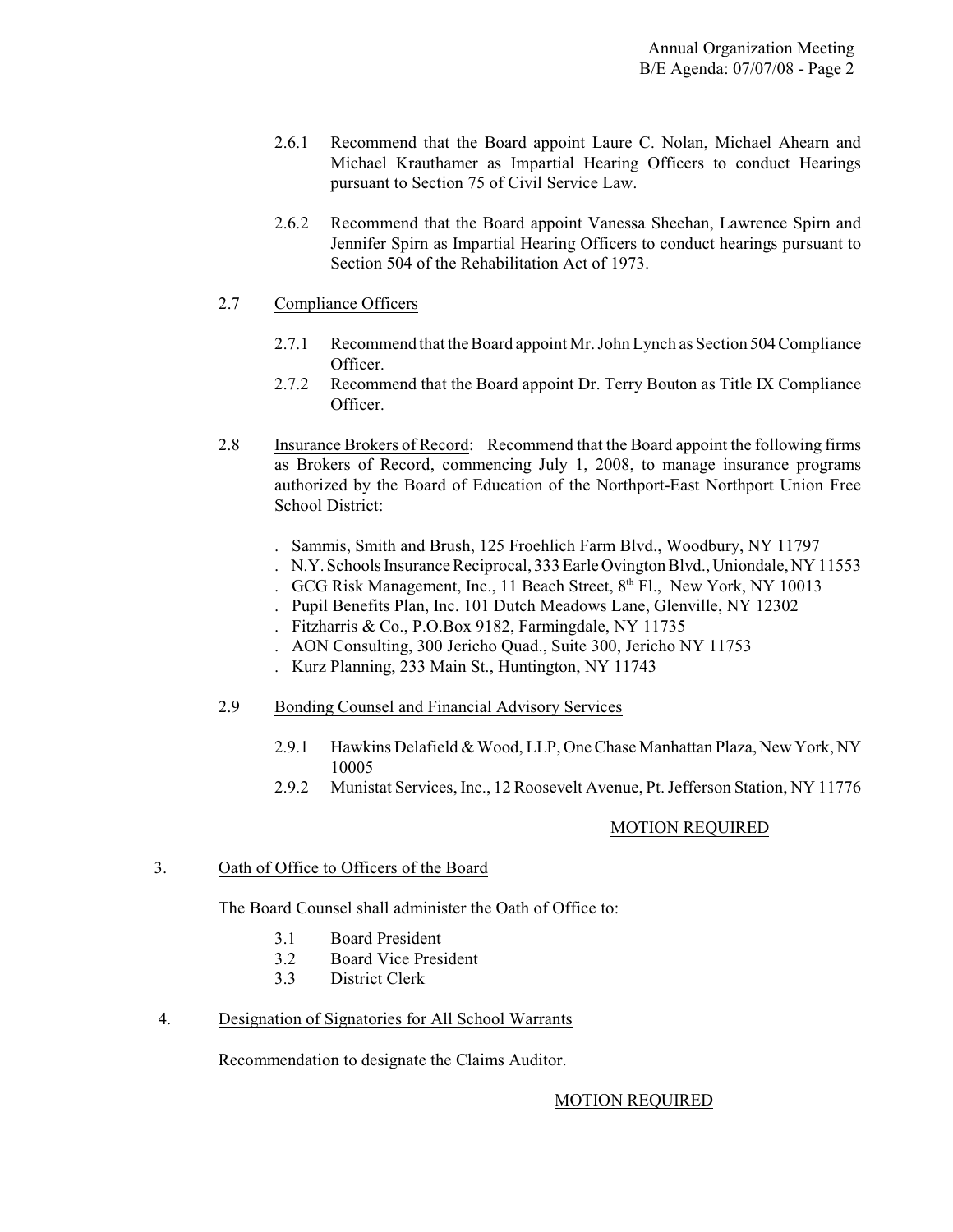# 5. Designation of Depositories for All District Funds

Recommendation to designate the following banks as depositories of the Northport-East Northport Union Free School District, Town of Huntington, Suffolk County, New York:

- 5.1 JP Morgan Chase
- 5.2 Bank of America
- 5.3 Capital One Bank
- 5.4 State Bank of Long Island
- 5.5 Commerce Bank

# MOTION REQUIRED

### 6. Designation of District Newspaper for Legal Advertising

Recommendation to designate *The Observer* as the Official Newspaper for District publications and legal notices for the 2008-2009 school year.

# MOTION REQUIRED

# 7. Review of Time and Place of Board Meetings - For Information

The Calendar of 2008-2009 Board of Education Meetings was adopted by the Board at its May 12, 2008 meeting.

### MOTION REQUIRED

# 8. Authorization to Publish the Annual Financial Report

Recommendation to authorize publication of the Annual Financial Report for the 2007-2008 school year in the official newspaper.

# MOTION REQUIRED

# 9. Bond for District Treasurer, Deputy District Treasurer and Temporary Alternate Signatory

Recommendation to authorize Public Employee Dishonesty insurance in the amount of \$5,000,000 per-loss to include positions of District Treasurer, Deputy District Treasurer and Temporary Signatory (district clerk's secretary) for the period July 1, 2008 to June 30, 2009.

# MOTION REQUIRED

#### 10. Signatories for District's Bank Accounts and Authorization to Use Facsimile Signatures

10.1 Recommendation to authorize the Treasurer, the Deputy District Treasurer in the absence of the Treasurer, the Temporary Alternate Signatory in the absence of the Deputy District Treasurer, and the Vice President of the Board as the signatories for the District's bank accounts.

#### MOTION REQUIRED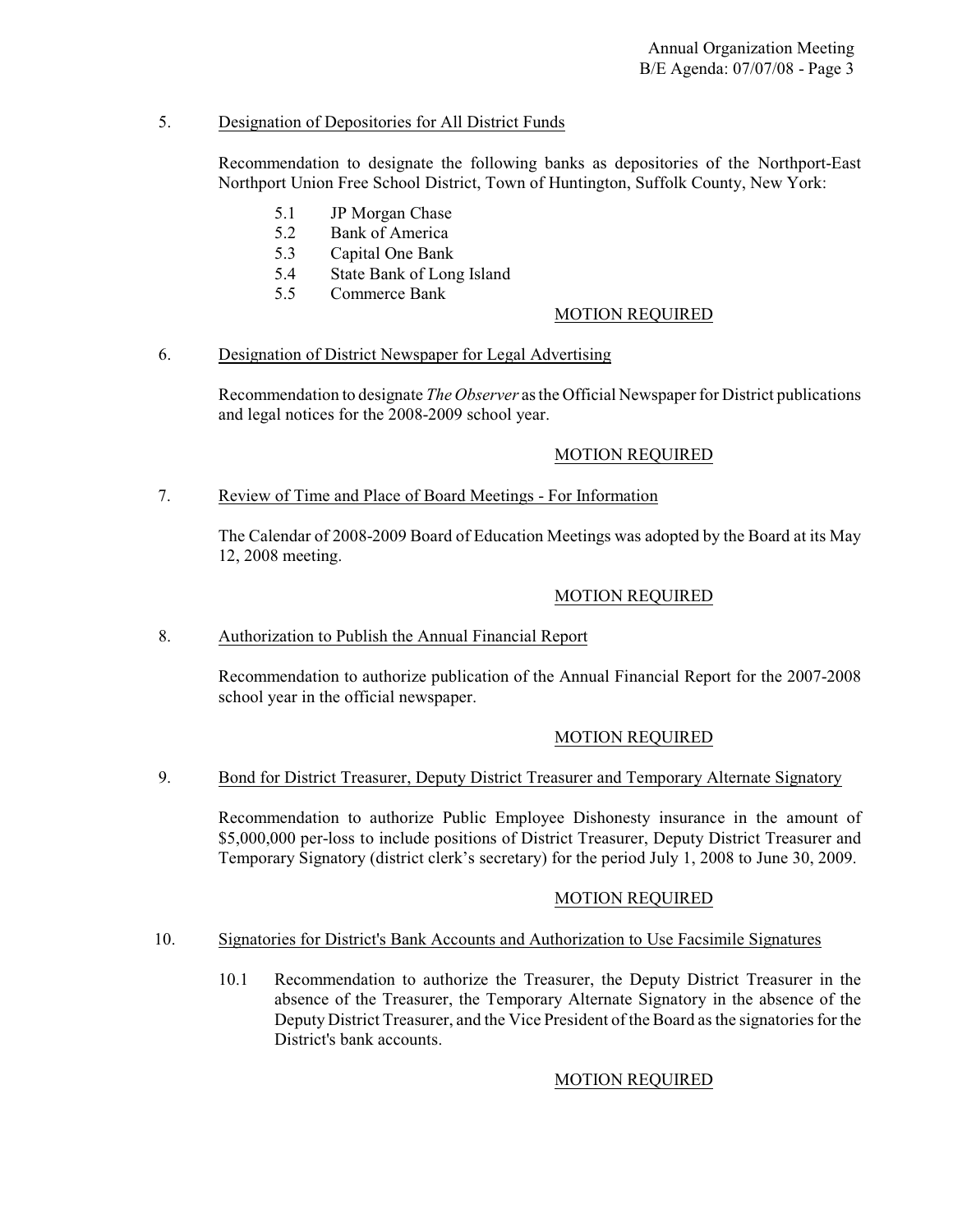10.2 Recommendation to authorize use of facsimile imprint of Treasurer's signature in place of hand signature and authorize the Deputy District Treasurer in the absence of the Treasurer, and the Temporary Alternate Signatory in the absence of the Deputy District Treasurer, to use the facsimile imprint of the Treasurer's signature in place of hand signature in the absence of the Treasurer.

# MOTION REQUIRED

10.3 Recommendation to authorize use of facsimile imprint of Vice President of the Board's signature jointly with the Treasurer's imprint on checks over \$50,000 and to authorize the Deputy District Treasurer to use the imprint in the absence of the Treasurer, and to authorize the Temporary Alternate Signatory to use the imprint in the absence of the Deputy District Treasurer.

# MOTION REQUIRED

# 11. Authorization to Reimburse Expenses

Recommendation to authorize the Superintendent to approve expenses for staff attendance at conferences, and also for all authorized automobile travel within the District and outside of the District.

### MOTION REQUIRED

#### 12. Authorization to Certify Payrolls

Recommendation to authorize the Chief School Officer or her designee to certify payrolls each month (Ed. Law 1720, Sec. 2523; Commissioner's Regulation 170.2.)

#### MOTION REQUIRED

#### 13. Authorization to Make Transfers

Recommendation to authorize the Superintendent of Schools or her designee, in accordance with the regulations of the Commissioner of Education, to make budget transfers between salary codes up to \$25,000, with all transfers in excess of \$25,000 requiring Board of Education approval, AND, transfers between all other codes up to \$10,000 with all transfers in excess of \$10,000 requiring Board of education approval.

#### MOTION REQUIRED

#### \*14. Adoption of List of Religious Holidays

Recommendation to adopt the attached list of religious holidays for State Aid computation purposes (see listing attached).

# MOTION REQUIRED

#### 15. Authorization to Establish Petty Cash Funds

Recommendation to establish petty cash funds and designate the following persons to administer these funds in the amount of \$100 each for the 2008-2009 school year: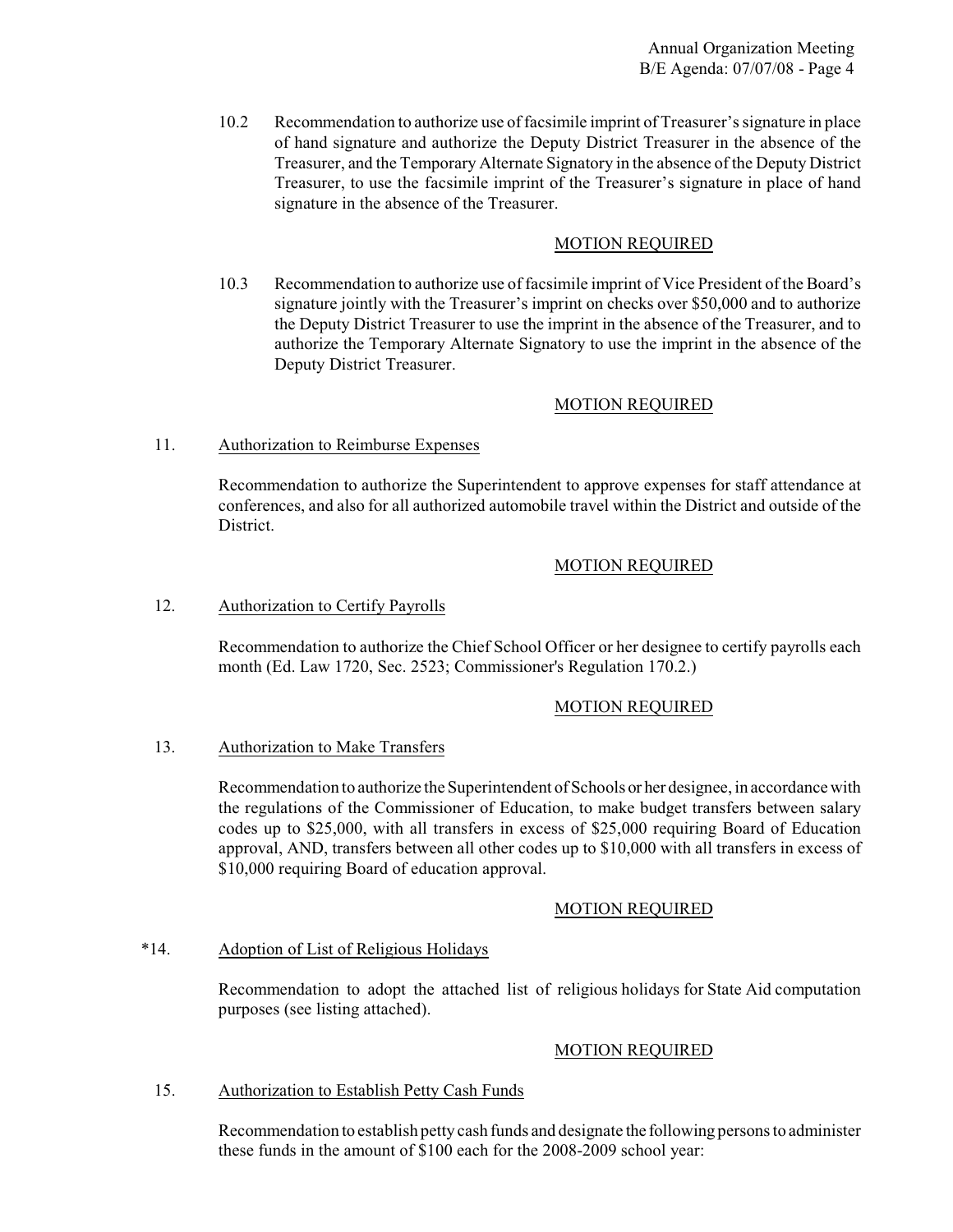Mrs. Barbara Falotico, Principal Bellerose Avenue School Ms. Joan Baltman, Principal Fifth Avenue School Ms. Anne Whooley, Principal Dickinson Avenue School Mr. Michael Genovese, Principal Norwood Avenue School Ms. Sabina Larkin, Principal Ocean Avenue School<br>Mr. Jeffrey Haubrich, Principal Pulaski Road School Mr. Jeffrey Haubrich, Principal Ms. Joanne Kroon, Principal East Northport Middle School Mr. Thomas Heinegg, Principal Northport Middle School Ms. Irene McLaughlin, Principal Northport High School

Ms. Beth Nystrom District Clerk, Board of Education

# MOTION REQUIRED

### 16. Signatories for Federal Projects

Recommendation to appoint for the 2008-2009 school year, Dr. Marylou McDermott, Superintendent of Schools, as the authorized representative and official of Northport-East Northport Union Free School District, to submit applications and make claims for Federal Funds under all applicable Federal laws as may be required, with the Assistant Superintendent for Instruction and Administration, as alternate.

### MOTION REQUIRED

### 17. Designation of Signator for Tax Anticipation Notes

Recommendation to designate the Board President as the signator for the single manual signature required on Tax Anticipation Notes or, as designated by the President, the Vice President, or the District Clerk.

#### MOTION REQUIRED

#### 18. Appointment of School Physicians

Recommendation to appoint North Suffolk Medical Associates as the School Physician for 2008-2009 and to authorize the Board President to execute a contract to this effect.

#### MOTION REQUIRED

#### 19. Athletic Trainer

Recommendation to appoint Shawn Scattergood as the District's Athletic Trainer.

#### MOTION REQUIRED

#### 20. Records Access Officer

Recommendation to appoint Beth Nystrom as the Records Access Officer.

#### MOTION REQUIRED